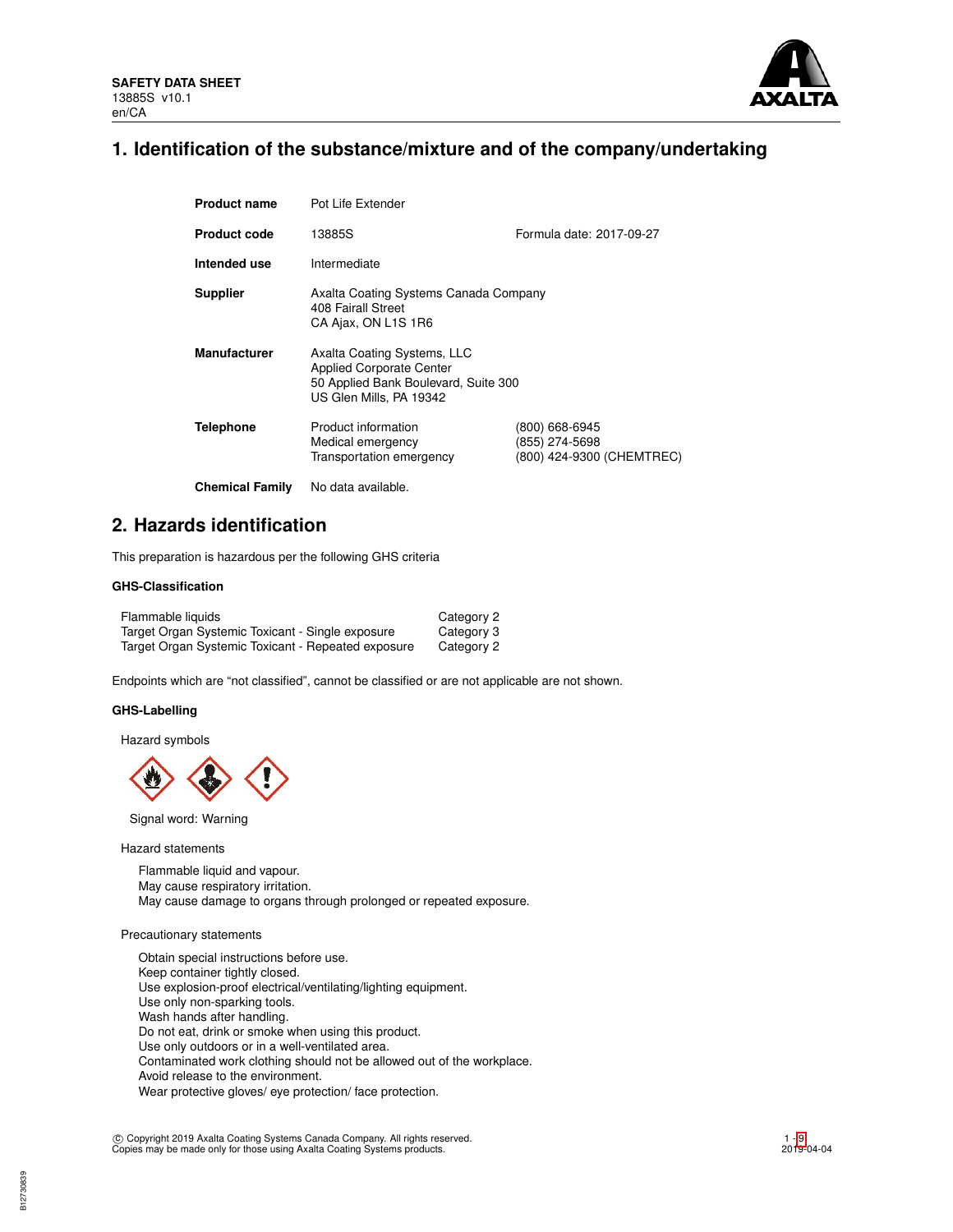

IF SWALLOWED: Immediately call a POISON CENTER/doctor. IF INHALED: Remove person to fresh air and keep comfortable for breathing. IF exposed or concerned: Get medical advice/ attention. Specific treatment (see supplemental first aid instructions on this label). If skin irritation or rash occurs: Get medical advice/ attention. Store in a well-ventilated place. Keep cool. Store locked up. Dispose of contents/container in accordance with local regulations. Keep away from heat, hot surfaces, sparks, open flames and other ignition sources. No smoking. Ground and bond container and receiving equipment. Take action to prevent static discharges. Avoid breathing dust/ fume/ gas/ mist/ vapours/ spray. IF ON SKIN (or hair): Take off immediately all contaminated clothing. Rinse skin with water or shower.

# **Other hazards which do not result in classification**

Intentional misuse by deliberately concentrating and inhaling the contents may be harmful or fatal.

**The following percentage of the mixture consists of ingredient(s) with unknown acute toxicity:**  $0 %$ 

# **3. Composition/information on ingredients**

Mixture of synthetic resins and solvents

### **Components**

| CAS-No.    | Chemical name             | Concentration |
|------------|---------------------------|---------------|
| 763-69-9   | Ethyl 3-ethoxy propionate | $30 - 60%$    |
| 123-54-6   | 2,4-pentanedione          | $10 - 30%$    |
| 108-83-8   | Diisobutyl ketone         | $10 - 30%$    |
| 19549-80-5 | 4,6-dimethyl-2-heptanone  | $1 - 5%$      |

Actual concentration ranges withheld as a trade secret. Non-regulated ingredients 0.1 - 1.0%

# **4. First aid measures**

### **Eye contact**

Remove contact lenses. Irrigate copiously with clean, fresh water for at least 15 minutes, holding the eyelids apart. Seek medical advice.

### **Skin contact**

Do NOT use solvents or thinners. Take off all contaminated clothing immediately. Wash skin thoroughly with soap and water or use recognized skin cleanser. If skin irritation persists, call a physician.

#### **Inhalation**

Avoid inhalation of vapour or mist. Move to fresh air in case of accidental inhalation of vapours. If breathing is irregular or stopped, administer artificial respiration. If unconscious place in recovery position and seek medical advice. If symptoms persist, call a physician.

#### **Ingestion**

If swallowed, seek medical advice immediately and show this safety data sheet (SDS) or product label. Do NOT induce vomiting. Keep at rest.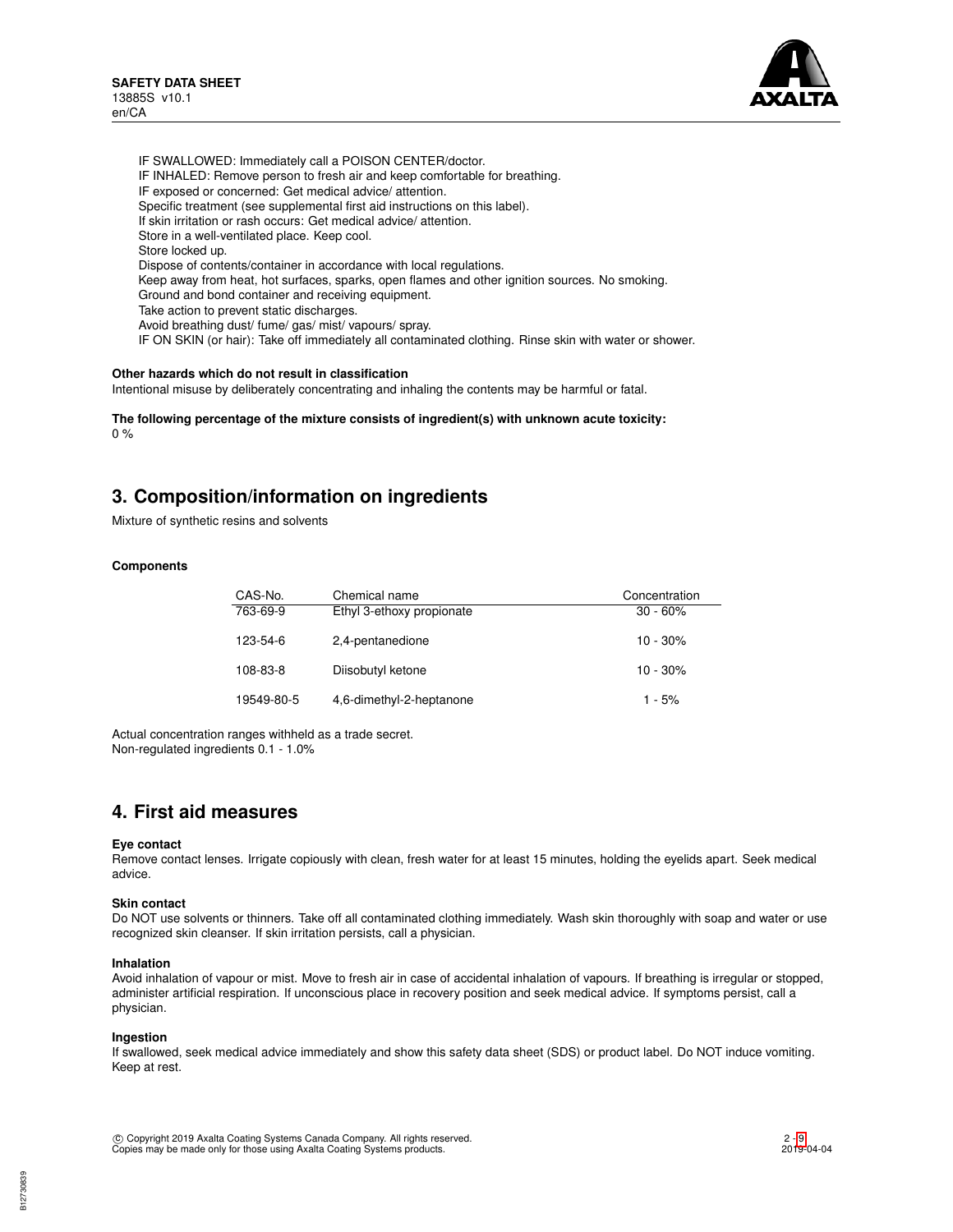

### **Most Important Symptoms/effects, acute and delayed**

#### **Inhalation**

May cause nose and throat irritation. May cause nervous system depression characterized by the following progressive steps: headache, dizziness, nausea, staggering gait, confusion, unconsciousness. Reports have associated repeated and prolonged overexposure to solvents with permanent brain and nervous system damage. If this product mixed with an isocyanate activator/hardener (see SDS for the activator), the following health effects may apply: Exposure to isocyanates may cause respiratory sensitization. This effect may be permanent. Symptoms include an asthma-like reaction with shortness of breath, wheezing, cough or permanent lung sensitization. This effect may be delayed for several hours after exposure. Repeated overexposure to isocyanates may cause a decrease in lung function, which may be permanent. Individuals with lung or breathing problems or prior reactions to isocyanates must not be exposed to vapors or spray mist of this product.

### **Ingestion**

May result in gastrointestinal distress.

### **Skin or eye contact**

May cause irritation or burning of the eyes. Repeated or prolonged liquid contact may cause skin irritation with discomfort and dermatitis. If this product is mixed with an isocvanate. Skin contact may cause sensitization. If this product is mixed with an isocyanate, skin contact may cause sensitization.

### **Indication of Immediate medical attention and special treatment needed if necessary**

No data available on the product. See section 3 and 11 for hazardous ingredients found in the product.

# **5. Firefighting measures**

### **Suitable extinguishing media**

Universal aqueous film-forming foam, Carbon dioxide (CO2), Dry chemical

# **Extinguishing media which shall not be used for safety reasons**

High volume water jet

### **Hazardous combustion products**

CO, CO2, smoke, and oxides of any heavy metals that are reported in "Composition, Information on Ingredients" section.

### **Fire and Explosion Hazards**

No data available

### **Special Protective Equipment and Fire Fighting Procedures**

Full protective flameproof clothing should be worn as appropriate. Wear self-contained breathing apparatus for firefighting if necessary. In the event of fire, cool tanks with water spray. Do not allow run-off from fire fighting to enter public sewer systems or public waterways.

# **6. Accidental release measures**

### **Procedures for cleaning up spills or leaks**

Ventilate area. If heated above the flashpoint, remove sources of ignition. Prevent skin and eye contact and breathing of vapor. If the material contains, or is mixed with an isocyanate activator/hardener: Wear a positive-pressure, supplied-air respirator (NIOSH approved TC-19C), eye protection, gloves and protective clothing. Pour liquid decontamination solution over the spill and allow to sit at least 10 minutes. Typical decontamination solutions for isocyanate containing materials are: 20% Surfactant (Tergitol TMN 10) and 80% Water OR 0 -10% Ammonia, 2-5% Detergent and Water (balance) Pressure can be generated. Do not seal waste containers for 48 hours to allow C02 to vent. After 48 hours, material may be sealed and disposed of properly. If material does not contain or is not mixed with an isocyanate activator/hardener: Wear a properly fitted air-purifying respirator with organic vapor cartridges (NIOSH approved TC-23C), eye protection, gloves and protective clothing. Confine, remove with inert absorbent, and dispose of properly.

### **Environmental precautions**

Do not let product enter drains. Notify the respective authorities in accordance with local law in the case of contamination of rivers, lakes or waste water systems.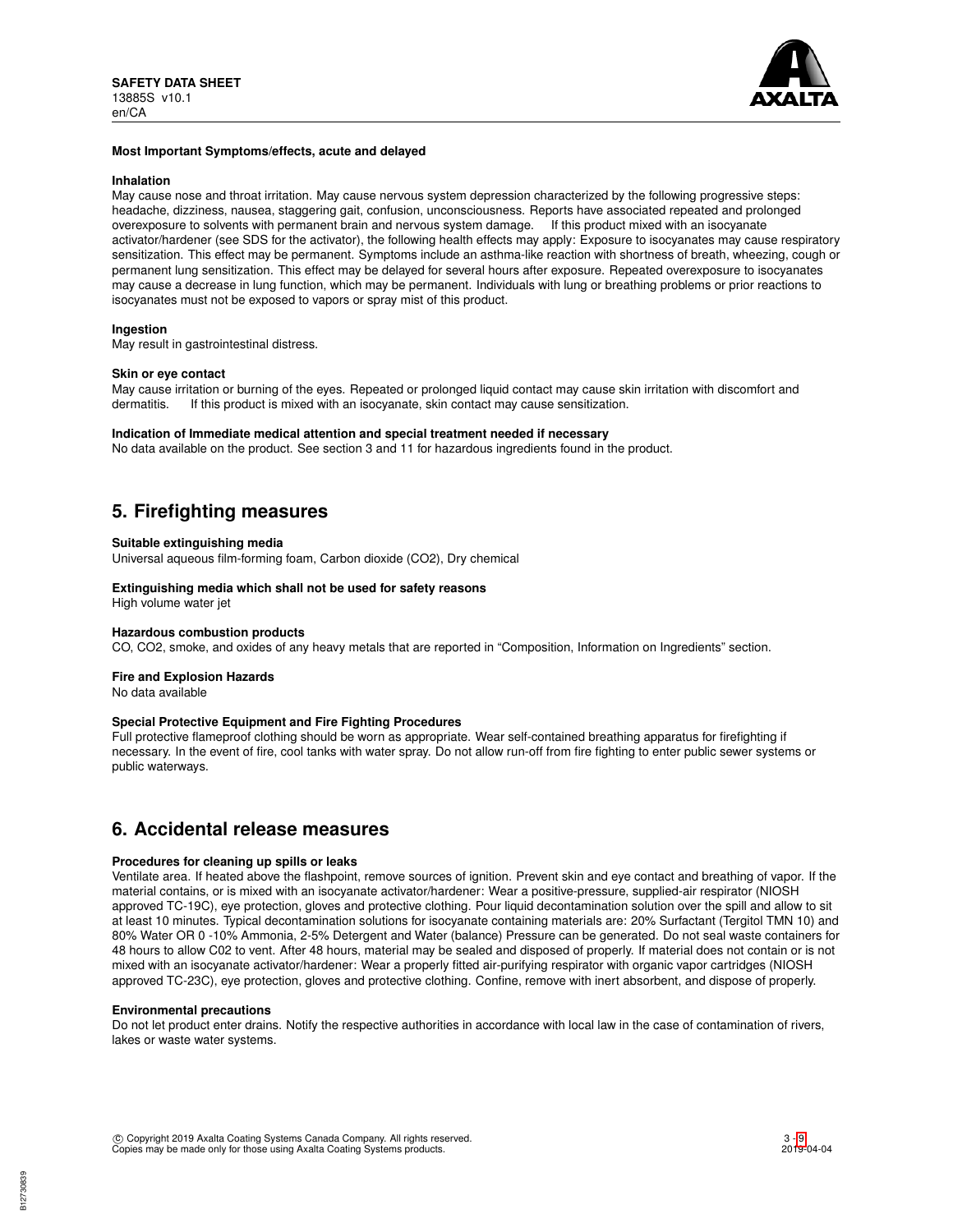

# **7. Handling and storage**

## **Precautions for safe handling**

Observe label precautions. Keep away from heat, sparks and flame, static discharge and other sources of ignition. When heated above its flash point, this must be handled as if it were a flammable liquid. Close container after each use. Do not transfer contents to bottles or unlabeled containers. Wash thoroughly after handling and before eating or smoking. If material is a coating: do not sand, flame cut, braze or weld dry coating without a NIOSH approved air purifying respirator with particulate filters or appropriate ventilation , and gloves. Combustible dust clouds may be created where operations produce fine material (dust). Avoid formation of significant deposits of material as they may become airborne and form combustible dust clouds. Build up of fine material should be cleaned using gentle sweeping or vacuuming in accordance with best practices. Cleaning methods (e.g. compressed air) which can generate potentially combustible dust clouds should not be used.

### **Advice on protection against fire and explosion**

Solvent vapours are heavier than air and may spread along floors. Vapors may form explosive mixtures with air and will burn when an ignition source is present. Always keep in containers of same material as the original one. Never use pressure to empty container: container is not a pressure vessel. The accumulation of contaminated rags may result in spontaneous combustion. Good housekeeping standards and regular safe removal of waste materials will minimize the risks of spontaneous combustion and other fire hazards.

### **Storage**

### **Requirements for storage areas and containers**

Observe label precautions. Store in a dry, well ventilated place away from sources of heat, ignition and direct sunlight. No smoking. Prevent unauthorized access. Containers which are opened must be carefully resealed and kept upright to prevent leakage.

### **Advice on common storage**

Store separately from oxidizing agents and strongly alkaline and strongly acidic materials.

# **8. Exposure controls/personal protection**

## **Engineering controls and work practices**

Provide adequate ventilation.This should be achieved by a good general extraction and -if practically feasible- by the use of a local exhaust ventilation.If these are not sufficient to maintain concentrations of particulates and solvent vapour below the OEL, suitable respiratory protection must be worn.

### **National occupational exposure limits**

| CAS-No.  | Chemical name     | Source Time             | Tvpe       | Value            | Note |
|----------|-------------------|-------------------------|------------|------------------|------|
| 123-54-6 | 2,4-pentanedione  | ACGIH 8 hr              | <b>TWA</b> | 25 ppm           | Skin |
| 108-83-8 | Diisobutyl ketone | ACGIH 8 hr<br>OSHA 8 hr | TWA<br>TWA | 25 ppm<br>50 ppm |      |

# **Glossary**

CEIL Ceiling exposure limit

STEL Short term exposure limit<br>TWA Time weighted average

Time weighted average

TWAE Time-Weighted Average

### **Protective equipment**

Personal protective equipment should be worn to prevent contact with eyes, skin or clothing.

## **Respiratory protection**

Do not breathe vapors or mists. When this product is used with an isocyanate activator/hardener, wear a positive-pressure, supplied-air respirator (NIOSH approved TC-19C) while mixing activator/hardener with paint, during application and until all vapors and spray mist are exhausted. If product is used without isocyanate activator/hardener, a properly fitted air-purifying respirator with organic vapor cartridges (NIOSH TC-23C) and particulate filter (NIOSH TC-84A) may be used. Follow respirator manufacturer's directions for respirator use. Do not permit anyone without protection in the painting area. Refer to the hardener/activator label instructions and SDS for further information. Individuals with history of lung or breathing problems or prior reaction to isocyanates should not use or be exposed to this product if mixed with isocyanate activators/hardeners.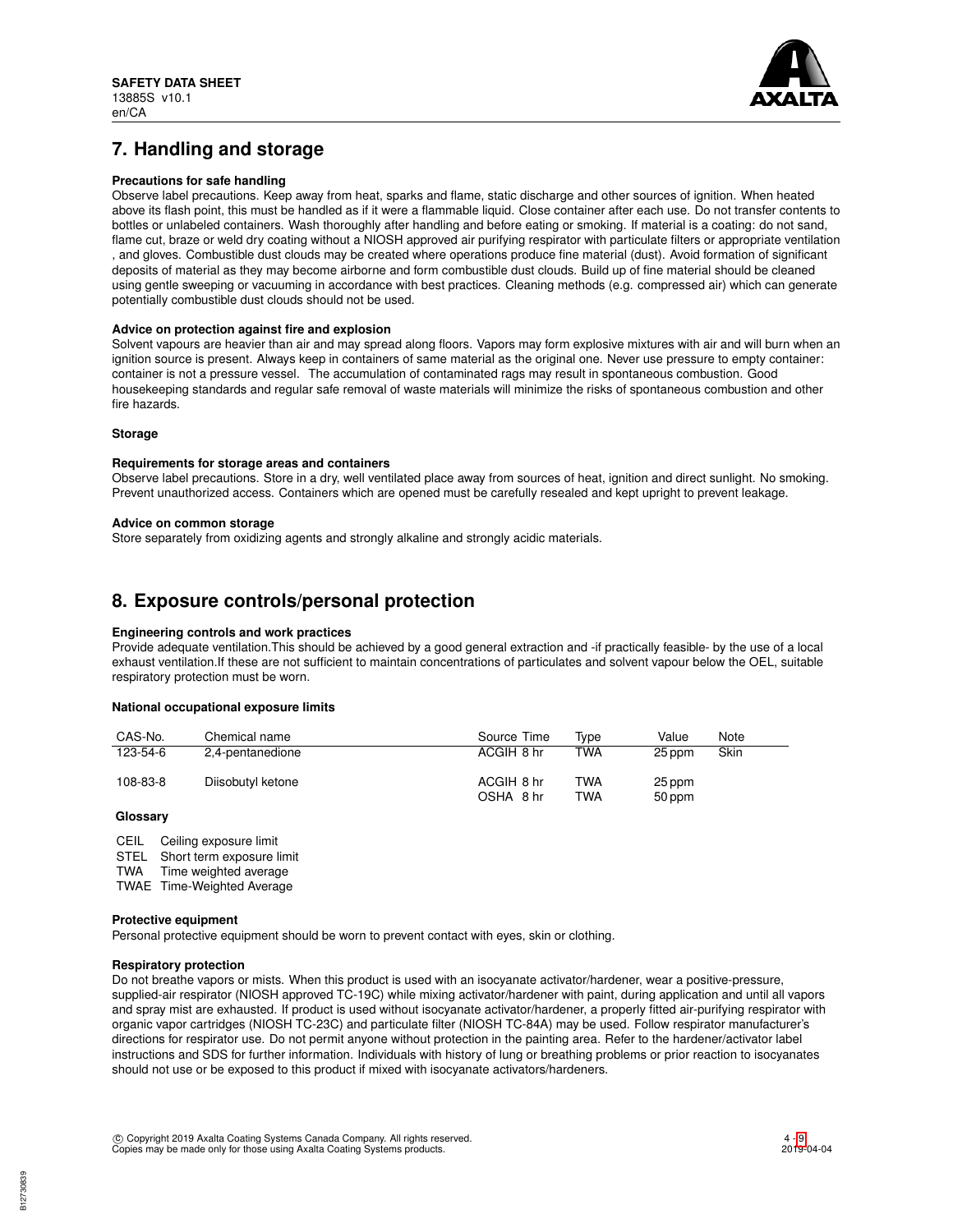**SAFETY DATA SHEET** 13885S v10.1 en/CA



# **Eye protection**

Desirable in all industrial situations. Goggles are preferred to prevent eye irritation. If safety glasses are substituted, include splash guard or side shields.

# **Skin and body protection**

Neoprene gloves and coveralls are recommended.

### **Hygiene measures**

Wash skin thoroughly with soap and water or use recognized skin cleanser. Do NOT use solvents or thinners.

### **Environmental exposure controls**

Do not let product enter drains.

# **9. Physical and chemical properties**

# **Appearance**

| <b>Form:</b> liquid                                                                                                                                                                                                                                                                                                                                                                                                                                                                          | <b>Colour:</b> clear                                                                      |   | <b>Odour:</b> Characteristic Solvent Odor                                                                                                                                                                                                                    |                                   |
|----------------------------------------------------------------------------------------------------------------------------------------------------------------------------------------------------------------------------------------------------------------------------------------------------------------------------------------------------------------------------------------------------------------------------------------------------------------------------------------------|-------------------------------------------------------------------------------------------|---|--------------------------------------------------------------------------------------------------------------------------------------------------------------------------------------------------------------------------------------------------------------|-----------------------------------|
| Flash point                                                                                                                                                                                                                                                                                                                                                                                                                                                                                  |                                                                                           |   | $50^{\circ}$ C                                                                                                                                                                                                                                               |                                   |
| Lower Explosive Limit<br>Upper Explosive Limit<br>Evaporation rate<br>Vapor pressure of principal solvent<br>Solubility of Solvent In Water<br>Approx. Boiling Range<br>Approx. Freezing Range<br>Gallon Weight (lbs/gal)<br><b>Specific Gravity</b><br>Percent Volatile By Volume<br>Percent Volatile By Weight<br>Percent Solids By Volume<br>Percent Solids By Weight<br>pH (waterborne systems only)<br>Ignition temperature<br>Decomposition temperature<br>Viscosity (23 $^{\circ}$ C) | Vapor density of principal solvent (Air $= 1$ )<br>Partition coefficient: n-octanol/water | 5 | 0.8%<br>11.6%<br>Slower than Ether<br>2.8 hPa<br>appreciable<br>135 ° C<br>$-50 - -23 °C$<br>7.7<br>0.92<br>99.99%<br>99.99%<br>0.01%<br>0.01%<br>No data available.<br>No data available<br>$345\,^{\circ}\mathrm{C}$<br>Not applicable.<br>Not applicable. | <b>DIN 51794</b><br>ISO 2431-1993 |
|                                                                                                                                                                                                                                                                                                                                                                                                                                                                                              |                                                                                           |   |                                                                                                                                                                                                                                                              |                                   |

# **10. Stability and reactivity**

# **Stability**

Stable

# **Conditions to avoid**

Stable under recommended storage and handling conditions (see section 7).

#### **Materials to avoid**

None reasonably foreseeable.

c Copyright 2019 Axalta Coating Systems Canada Company. All rights reserved. Copies may be made only for those using Axalta Coating Systems products.

B12730839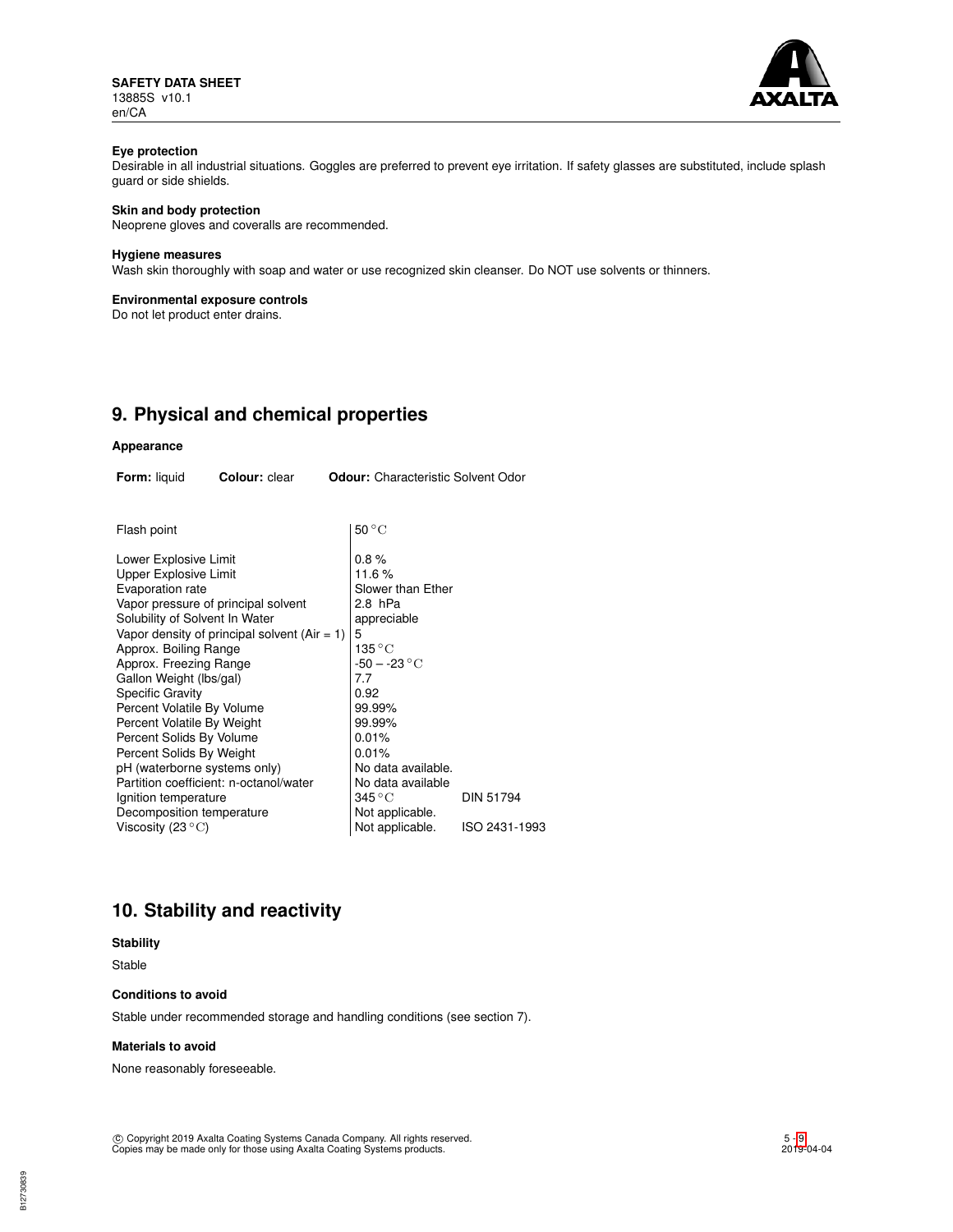

### **Hazardous decomposition products**

When exposed to high temperatures may produce hazardous decomposition products such as carbon monoxide and dioxide, smoke, oxides of nitrogen.

### **Hazardous Polymerization**

Will not occur.

### **Sensitivity to Static Discharge**

If heated above the flash point, solvent vapors in air may explode if static grounding and bonding is not used during transfer of this product.

#### **Sensitivity to Mechanical Impact**

None known.

# **11. Toxicological information**

# **Information on likely routes of exposure**

#### **Inhalation**

May cause nose and throat irritation. May cause nervous system depression characterized by the following progressive steps: headache, dizziness, nausea, staggering gait, confusion, unconsciousness. Reports have associated repeated and prolonged overexposure to solvents with permanent brain and nervous system damage. If this product mixed with an isocyanate activator/hardener (see SDS for the activator), the following health effects may apply: Exposure to isocyanates may cause respiratory sensitization. This effect may be permanent. Symptoms include an asthma-like reaction with shortness of breath, wheezing, cough or permanent lung sensitization. This effect may be delayed for several hours after exposure. Repeated overexposure to isocyanates may cause a decrease in lung function, which may be permanent. Individuals with lung or breathing problems or prior reactions to isocyanates must not be exposed to vapors or spray mist of this product.

### **Ingestion**

May result in gastrointestinal distress.

#### **Skin or eye contact**

May cause irritation or burning of the eyes. Repeated or prolonged liquid contact may cause skin irritation with discomfort and dermatitis.

**Delayed and immediate effects and also chronic effects from short and long term exposure:**

## **Acute oral toxicity**

Not classified according to GHS criteria

**Acute dermal toxicity** Not classified according to GHS criteria

**Acute inhalation toxicity** Not classified according to GHS criteria

### **Skin corrosion/irritation**

Not classified according to GHS criteria

**Serious eye damage/eye irritation** Not classified according to GHS criteria

### **Respiratory sensitisation**

Not classified according to GHS criteria

### **Skin sensitisation**

Not classified according to GHS criteria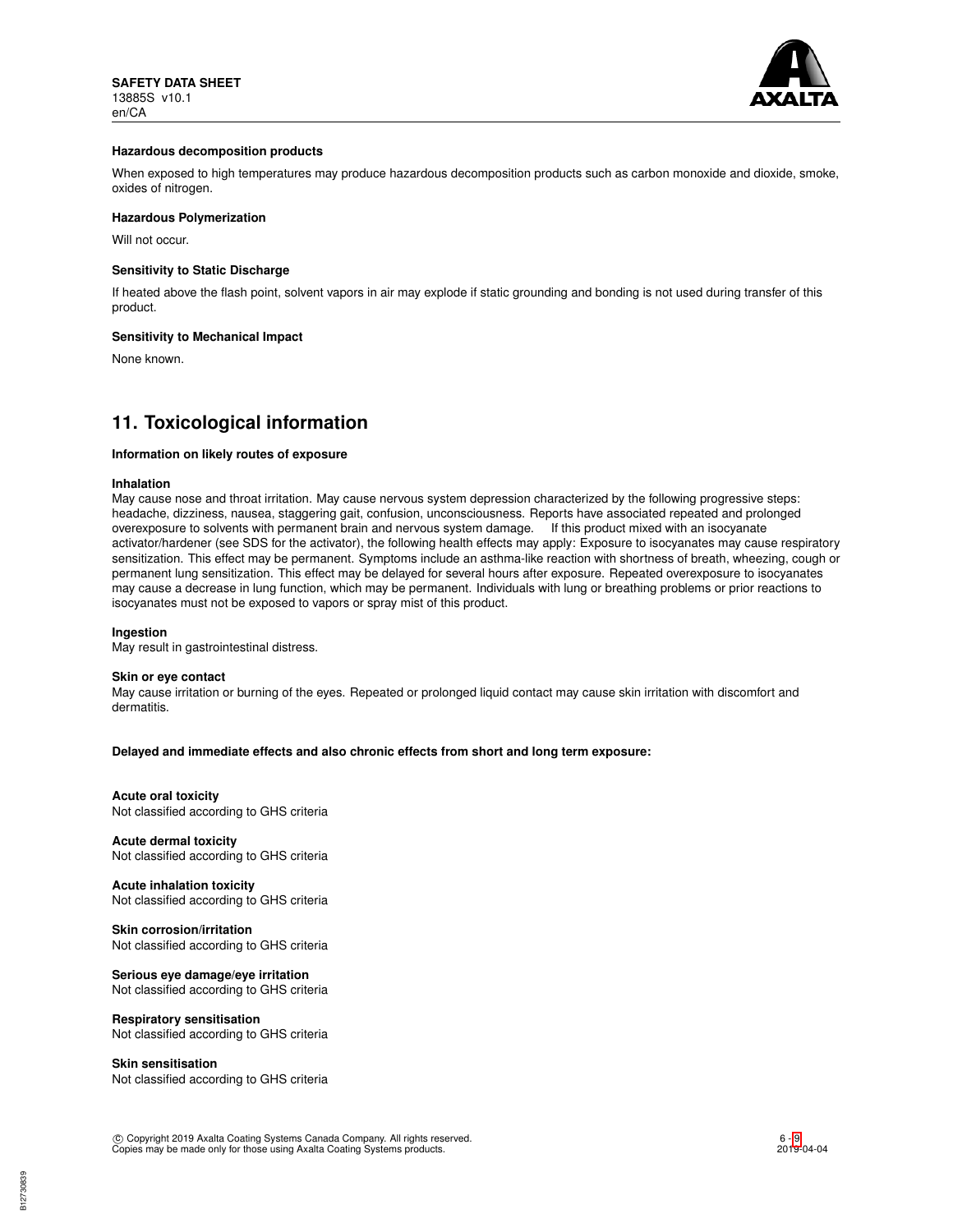**SAFETY DATA SHEET** 13885S v10.1 en/CA



# **Germ cell mutagenicity**

Not classified according to GHS criteria

# **Carcinogenicity**

Not classified according to GHS criteria

# **Toxicity for reproduction**

Not classified according to GHS criteria

### **Target Organ Systemic Toxicant - Single exposure** No data available.

**Target Organ Systemic Toxicant - Repeated exposure** No data available.

**Aspiration toxicity** Not classified according to GHS criteria

#### **Numerical measures of toxicity (acute toxicity estimation (ATE),etc. )** No information available.

## **Symptoms related to the physical, chemical and toxicological characteristics**

Exposure to component solvents vapours concentration in excess of the stated occupational exposure limit may result in adverse health effect such as mucous membrane and respiratory system irritation and adverse effect on kidney, liver and central nervous system. Symptoms and signs include headache, dizziness, fatigue, muscular weakness, drowsiness and in extreme cases, loss of consciousness. Through skin resorbtion, solvents can cause some of the effects described here. Repeated or prolonged contact with the preparation may cause removal of natural fat from the skin resulting in non-allergic contact dermatitis and absorption through the skin. The liquid splashed in the eyes may cause irritation and reversible damage.

# **12. Ecological information**

There are no data available on the product itself. The product should not be allowed to enter drains or watercourses.

# **13. Disposal considerations**

## **Provincial Waste Classification**

Check appropriate provincial and local waste disposal regulations for proper classifications.

## **Waste Disposal Method**

Do not allow material to contaminate ground water systems. Incinerate or otherwise dispose of waste material in accordance with Federal, State, Provincial, and local requirements. Do not incinerate in closed containers.

# **14. Transport information**

## **International transport regulations**

| <b>IMDG (Sea transport)</b>  |                                               |
|------------------------------|-----------------------------------------------|
| UN number:                   | 1992                                          |
| Proper shipping name:        | FLAMMABLE LIQUID, TOXIC, N.O.S.               |
|                              | (2,4-pentanedione; Ethyl 3-ethoxy propionate) |
| Hazard Class:                | 3                                             |
| Subsidiary Hazard Class: 6.1 |                                               |
| Packing group:               | Ш                                             |
| Marine Pollutant:            | no                                            |
|                              |                                               |
|                              |                                               |

**ICAO/IATA (Air transport)** UN number: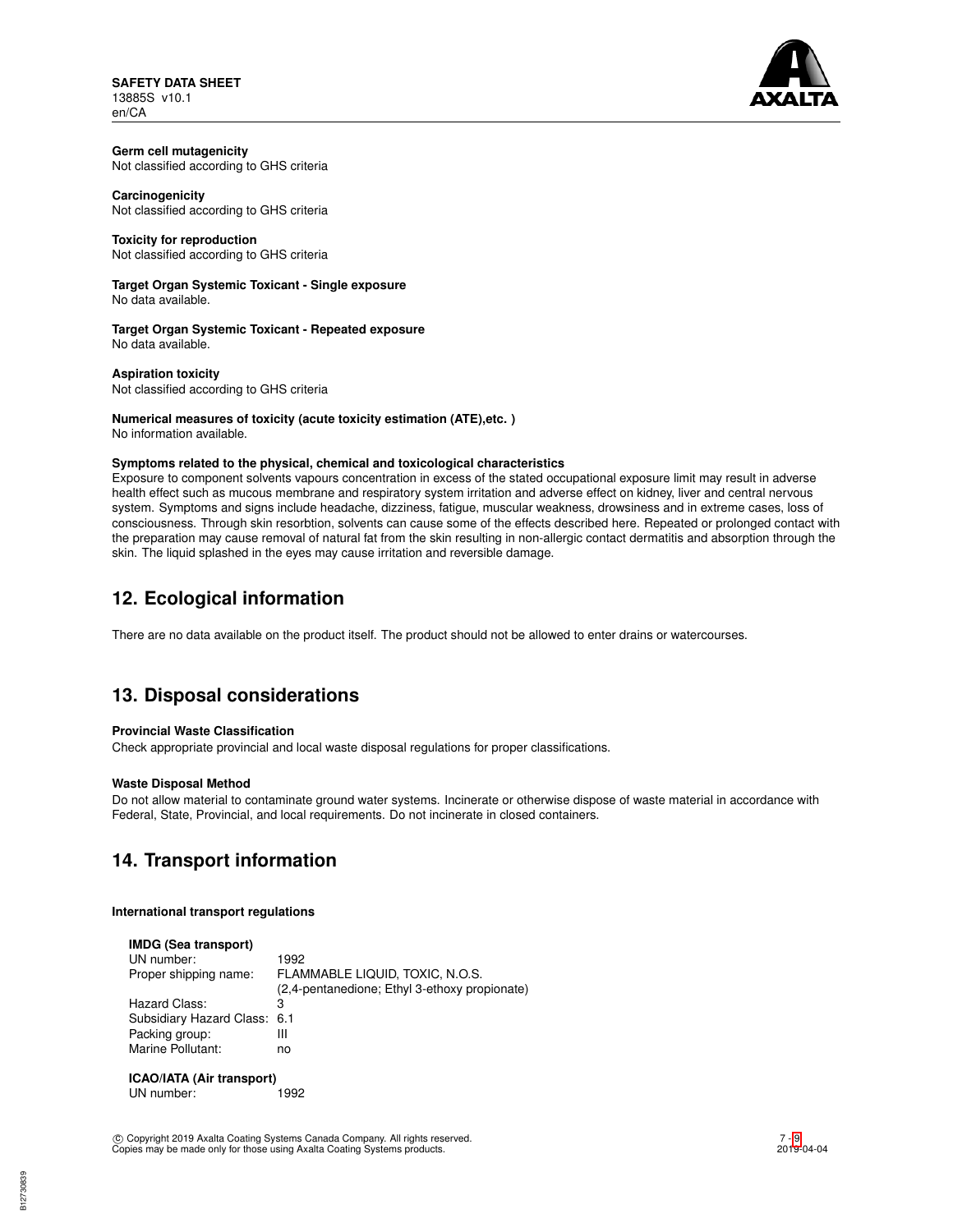**SAFETY DATA SHEET** 13885S v10.1 en/CA



| Proper shipping name:<br>Hazard Class:<br>Subsidiary Hazard Class:<br>Packing group: | FLAMMABLE LIQUID, TOXIC, N.O.S.<br>(2,4-pentanedione; Ethyl 3-ethoxy propionate)<br>3<br>6.1<br>Ш |
|--------------------------------------------------------------------------------------|---------------------------------------------------------------------------------------------------|
| TDG                                                                                  | 1992                                                                                              |
| UN number:                                                                           | FLAMMABLE LIQUID, TOXIC, N.O.S.                                                                   |
| Proper shipping name:                                                                | (2,4-pentanedione; Ethyl 3-ethoxy propionate)                                                     |
| Hazard Class:                                                                        | 3                                                                                                 |
| Subsidiary Hazard Class:                                                             | 6.1                                                                                               |
| Packing group:                                                                       | Ш                                                                                                 |

# **Matters needing attention for transportation**

Confirm that there is no breakage, corrosion, or leakage from the container before shipping. Be sure to prevent damage to cargo by loading so as to avoid falling, dropping, or collapse. Ship in appropriate containers with denotation of the content in accordance with the relevant statutes and rules.

# **15. Regulatory information**

### **TSCA Status**

In compliance with TSCA Inventory requirements for commercial purposes.

# **DSL Status**

All components of the mixture are listed on the DSL.

### **Photochemical Reactivity**

Non-photochemically reactive

### **Regulatory information**

|  |                                     |    |           |           |                    |     | CERCLA CAA  |     |
|--|-------------------------------------|----|-----------|-----------|--------------------|-----|-------------|-----|
|  | CAS # Ingredient                    |    |           |           | 302 TPQ RQ 311/312 | 313 | RQ(lbs) HAP |     |
|  | 763-69-9 Ethyl 3-ethoxy propionate  | N. | NR.       | NR.       | NA.                | N   | NR.         | - N |
|  | 123-54-6 2,4-pentanedione           | N  |           |           | NR NR A.C.F        | N   | NR N        |     |
|  | 108-83-8 Diisobutyl ketone          | N  | NR NR     |           | C.F                | N   | NR N        |     |
|  | 19549-80-5 4,6-dimethyl-2-heptanone | N  | <b>NR</b> | <b>NR</b> | <b>NA</b>          | N   | NR.         | N   |

# **Key:**

| <b>EPCRA</b>                                     | Emergency Planning and Community Right-to-know Act (aka Title III, SARA)                                                                                                                                                                       |  |  |
|--------------------------------------------------|------------------------------------------------------------------------------------------------------------------------------------------------------------------------------------------------------------------------------------------------|--|--|
| 302                                              | Extremely hazardous substances                                                                                                                                                                                                                 |  |  |
| $311/312$ Categories $F =$ Fire Hazard           | $A = Acute$ Hazard<br>$C =$ Chronic Hazard<br>$R =$ Reactivity Hazard<br>P = Pressure Related Hazard                                                                                                                                           |  |  |
| 313 Information                                  | Section 313 Supplier Notification - The chemicals listed above with<br>a 'Y' in the 313 column are subject to reporting requirements of<br>Section 313 of the Emergency Planning and Community<br>Right-to-Know act of 1986 and of 40 CFR 372. |  |  |
| <b>CERCLA</b><br><b>HAP</b><br>TPQ.<br><b>RQ</b> | Comprehensive Emergency Response, Compensation and Liability Act of 1980.<br>Listed as a Clean Air Act Hazardous Air Pollutant.<br>Threshold Planning Quantity.<br><b>Reportable Quantity</b>                                                  |  |  |